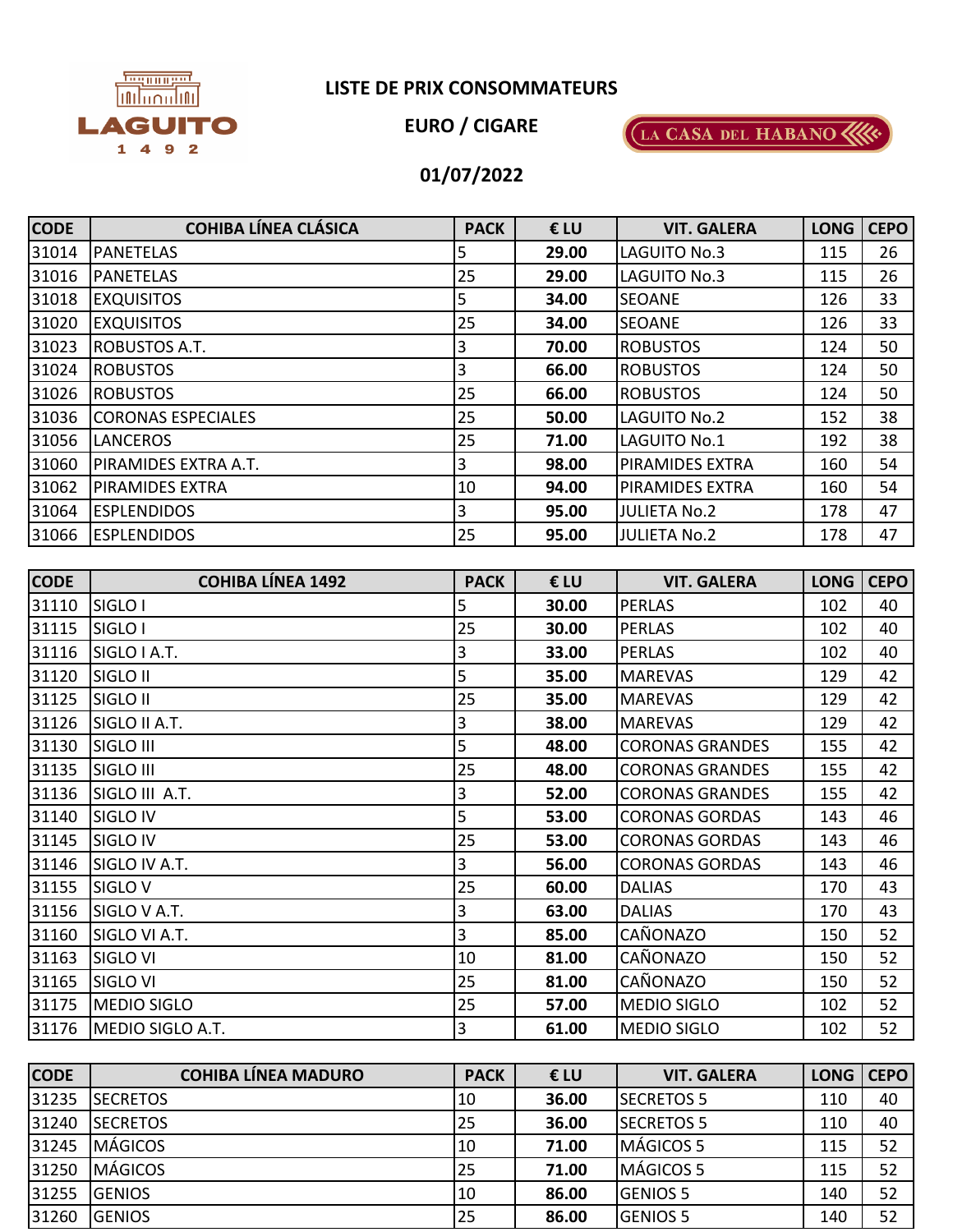| <b>CODE</b> | <b>COHIBA LINEA BHK</b> | <b>PACK</b> | €LU    | <b>VIT. GALERA</b>   | LONG   CEPO |    |
|-------------|-------------------------|-------------|--------|----------------------|-------------|----|
| 31310       | IBHK 52                 | 110         | 119.00 | <b>ILAGUITO No.4</b> | 119         | 52 |
| 31320       | IBHK 54                 | 10          | 150.00 | <b>LAGUITO No.5</b>  | 144         | 54 |
| 31330       | <b>BHK 56</b>           | 10          | 166.00 | LAGUITO No.6         | 166         | 56 |

| <b>CODE</b> | <b>TRINIDAD</b>   | <b>PACK</b> | € LU  | <b>VIT. GALERA</b> | <b>LONG</b> | <b>CEPO</b> |
|-------------|-------------------|-------------|-------|--------------------|-------------|-------------|
| 30029       | <b>IREYES</b>     | 12          | 32.00 | <b>REYES</b>       | 110         | 40          |
| 30040       | <b>COLONIALES</b> | 24          | 46.00 | <b>COLONIALES</b>  | 132         | 44          |
| 30043       | <b>MEDIA LUNA</b> | 12          | 43.00 | <b>MARINAS</b>     | 115         | 50          |
| 30045       | <b>ESMERALDA</b>  | 112         | 63.00 | <b>DINORAS</b>     | 145         | 53          |
| 30047       | <b>TOPES</b>      | 12          | 62.00 | <b>TOPES</b>       | 125         | 56          |
| 30079       | VIGIA A.T.        |             | 54.00 | <b>TORRES</b>      | 110         | 54          |
| 30080       | <b>VIGIA</b>      | 12          | 50.00 | <b>TORRES</b>      | 110         | 54          |

| <b>CODE</b> | <b>MONTECRISTO LÍNEA CLÁSICA</b> | <b>PACK</b>    | €LU   | <b>VIT. GALERA</b>     | <b>LONG</b> | <b>CEPO</b> |
|-------------|----------------------------------|----------------|-------|------------------------|-------------|-------------|
| 22008       | MONTECRISTO No.1                 | 25             | 16.60 | <b>CERVANTES</b>       | 165         | 42          |
| 22010       | <b>MONTECRISTO No.2</b>          | $\overline{3}$ | 19.00 | <b>PIRAMIDES</b>       | 156         | 52          |
| 22013       | MONTECRISTO No.2                 | 25             | 19.00 | <b>PIRAMIDES</b>       | 156         | 52          |
| 22016       | MONTECRISTO No.3                 | $\overline{5}$ | 14.80 | <b>CORONAS</b>         | 142         | 42          |
| 22018       | MONTECRISTO No.3                 | 25             | 14.80 | <b>CORONAS</b>         | 142         | 42          |
| 22020       | <b>MONTECRISTO No.4</b>          | $\overline{3}$ | 10.60 | <b>MAREVAS</b>         | 129         | 42          |
| 22022       | MONTECRISTO No.4                 | 10             | 10.60 | <b>MAREVAS</b>         | 129         | 42          |
| 22023       | <b>MONTECRISTO No.4</b>          | 25             | 10.60 | <b>MAREVAS</b>         | 129         | 42          |
| 22026       | <b>MONTECRISTO No.5</b>          | $\overline{5}$ | 8.80  | <b>PERLAS</b>          | 102         | 40          |
| 22028       | MONTECRISTO No.5                 | 25             | 8.80  | <b>PERLAS</b>          | 102         | 40          |
| 22029       | MEDIA CORONA A.P.                | 5              | 9.00  | <b>HALF CORONA</b>     | 90          | 44          |
| 22030       | <b>MEDIA CORONA</b>              | 25             | 7.80  | <b>HALF CORONA</b>     | 90          | 44          |
| 22040       | <b>PETIT TUBOS A.T.</b>          | 25             | 13.40 | <b>MAREVAS</b>         | 129         | 42          |
| 22048       | MONTECRISTO TUBOS A.T.           | 25             | 19.40 | <b>CORONAS GRANDES</b> | 155         | 42          |
| 22058       | MONTECRISTO ESPECIAL No.2        | 25             | 16.00 | <b>LAGUITO No.2</b>    | 152         | 38          |
| 22070       | <b>JOYITAS</b>                   | 25             | 8.00  | LAGUITO No.3           | 115         | 26          |
| 22072       | MONTECRISTO PETIT No.2 A.T.      | $\overline{3}$ | 14.80 | PETIT No.2             | 120         | 52          |
| 22074       | <b>MONTECRISTO PETIT No.2</b>    | 10             | 13.80 | PETIT No.2             | 120         | 52          |
|             | 22075   MONTECRISTO PETIT No.2   | 25             | 13.80 | PETIT No.2             | 120         | 52          |

| <b>CODE</b> | <b>MONTECRISTO LÍNEA EDMUNDO</b> | <b>PACK</b> | € LU  | <b>VIT. GALERA</b>   | <b>LONG</b> | <b>CEPO</b> |
|-------------|----------------------------------|-------------|-------|----------------------|-------------|-------------|
| 22033       | <b>IPETIT EDMUNDO A.T.</b>       |             | 15.90 | IPETIT EDMUNDO       | 110         | 52          |
| 22034       | <b>IPETIT EDMUNDO</b>            | $10\,$      | 15.00 | IPETIT EDMUNDO       | 110         | 52          |
| 22035       | <b>PETIT EDMUNDO</b>             | 25          | 15.00 | <b>PETIT EDMUNDO</b> | 110         | 52          |
| 22042       | <b>IEDMUNDO</b>                  |             | 18.00 | <b>EDMUNDO</b>       | 135         | 52          |
| 22044       | <b>IEDMUNDO</b>                  | 25          | 18.00 | <b>EDMUNDO</b>       | 135         | 52          |
| 22084       | <b>IDOUBLE EDMUNDO</b>           | 10          | 20.00 | <b>DOBLES</b>        | 155         | 50          |
| 22085       | DOUBLE EDMUNDO                   | 25          | 20.00 | <b>DOBLES</b>        | 155         | 50          |

| <b>CODE</b> | <b>MONTECRISTO LÍNEA OPEN</b> | <b>PACK</b> | €LU   | <b>VIT. GALERA</b> | LONG   CEPO |    |
|-------------|-------------------------------|-------------|-------|--------------------|-------------|----|
| 22220       | JUNIOR                        | 20          | 8.50  | <b>TRABUCOS</b>    | 110         | 38 |
| 22230       | <b>IMASTER</b>                | 20          | 15.70 | <b>ROBUSTOS</b>    | 124         | 50 |
| 22240       | <b>IREGATA</b>                | 20          | 12.50 | <b>IFORUM</b>      | 135         | 46 |
| 22250       | <b>EAGLE</b>                  | 20          | 19.50 | <b>GENIALES</b>    | 150         | 54 |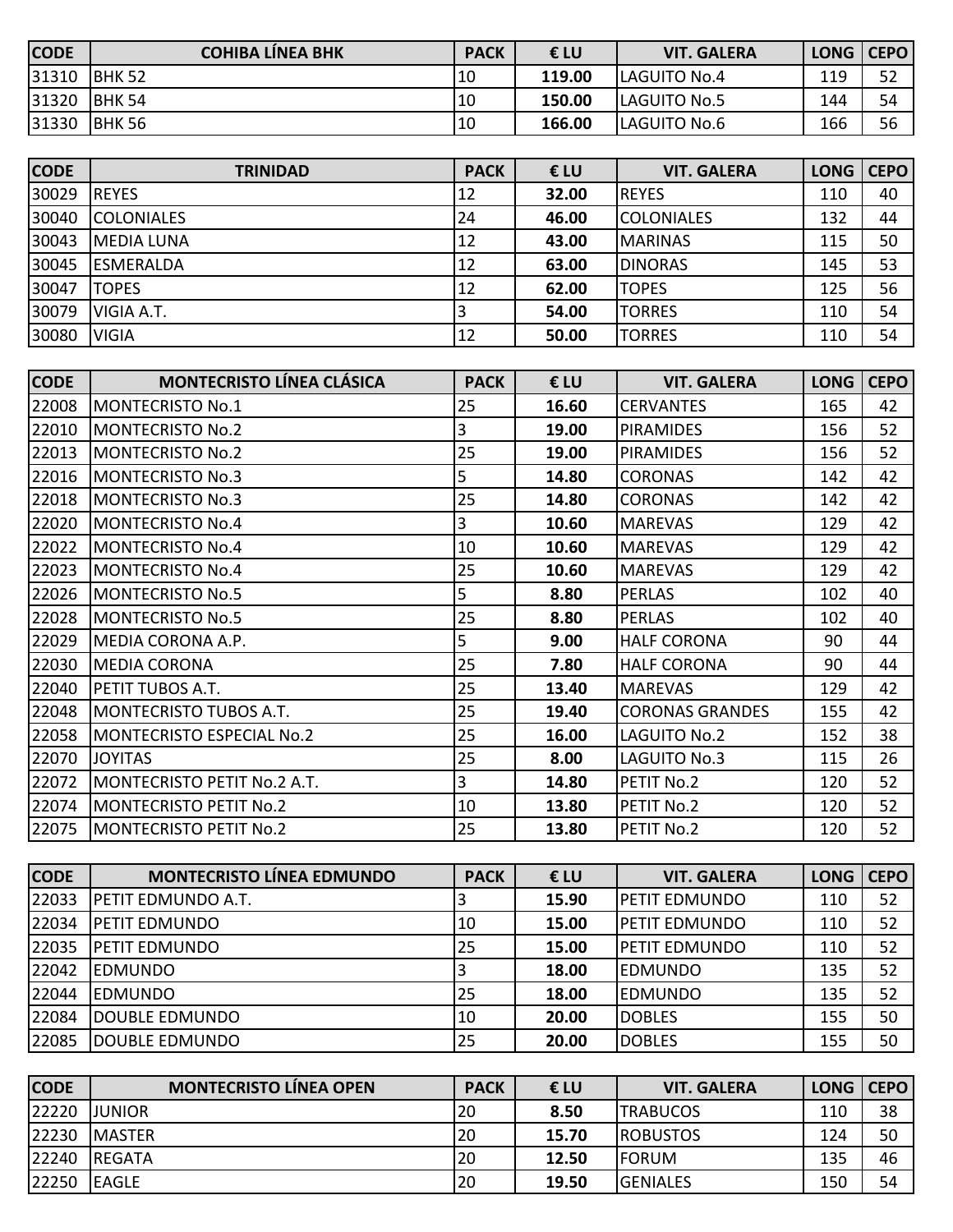| <b>CODE</b> | <b>MONTECRISTO LÍNEA 1935</b> | <b>PACK</b> | €LU   | <b>VIT. GALERA</b>       | LONG   CEPO |    |
|-------------|-------------------------------|-------------|-------|--------------------------|-------------|----|
| 22090       | <b>IDUMAS</b>                 | 20          | 46.00 | <b>IPROMINENTE CORTO</b> | 130         | 49 |
| 22093       | <b>IMALTES</b>                | 20          | 58.00 | <b>ISOBRESALIENTES</b>   | 153         | 53 |
| 22096       | <b>ILEYENDA</b>               | 20          | 66.00 | <b>MARAVILLAS No.2</b>   | 165         | 55 |

| <b>CODE</b> | PARTAGAS LÍNEA CLÁSICA       | <b>PACK</b> | €LU   | <b>VIT. GALERA</b>   | <b>LONG</b> | <b>CEPO</b> |
|-------------|------------------------------|-------------|-------|----------------------|-------------|-------------|
| 10145       | <b>ARISTOCRATS</b>           | 25          | 5.60  | <b>PETIT CETROS</b>  | 129         | 40          |
| 10171       | <b>MILLE FLEURS</b>          | 10          | 5.80  | <b>PETIT CORONAS</b> | 129         | 42          |
| 10173       | <b>MILLE FLEURS</b>          | 25          | 5.80  | <b>PETIT CORONAS</b> | 129         | 42          |
| 10192       | <b>PARTAGAS DE LUXE A.T.</b> | 25          | 8.40  | <b>CREMAS</b>        | 140         | 40          |
| 10210       | <b>SHORTS</b>                | 50          | 8.40  | <b>MINUTOS</b>       | 110         | 42          |
| 10230       | CAPITOLS A.P.                | 5           | 11.20 | <b>MAREVAS</b>       | 129         | 42          |
| 10260       | <b>PRESIDENTES</b>           | 25          | 12.80 | <b>TACOS</b>         | 158         | 47          |
| 10262       | 8--9--8                      | 25          | 18.00 | <b>DALIAS</b>        | 170         | 43          |
| 10276       | <b>LUSITANIAS</b>            | 25          | 22.60 | <b>PROMINENTES</b>   | 194         | 49          |
| 10277       | <b>LUSITANIAS</b>            | 50          | 22.60 | <b>PROMINENTES</b>   | 194         | 49          |

| <b>CODE</b> | <b>PARTAGAS LÍNEA SERIES</b> | <b>PACK</b> | €LU   | <b>VIT. GALERA</b> | <b>LONG</b> | <b>CEPO</b> |
|-------------|------------------------------|-------------|-------|--------------------|-------------|-------------|
| 10194       | <b>SERIE D No.6</b>          | 5           | 10.80 | D No.6             | 90          | 50          |
| 10196       | <b>SERIE D No.6</b>          | 20          | 10.80 | <b>D</b> No.6      | 90          | 50          |
| 10247       | SERIE D No.4 A.T.            | 3           | 16.50 | <b>ROBUSTOS</b>    | 124         | 50          |
| 10250       | <b>SERIE D No.4</b>          | 25          | 15.20 | <b>ROBUSTOS</b>    | 124         | 50          |
| 10251       | SERIE D No.4                 | 10          | 15.20 | <b>ROBUSTOS</b>    | 124         | 50          |
| 10256       | SERIE P No.2 A.T.            | 3           | 19.00 | <b>PIRAMIDES</b>   | 156         | 52          |
| 10258       | <b>SERIE P No.2</b>          | 25          | 18.00 | <b>PIRAMIDES</b>   | 156         | 52          |
| 10266       | SERIE D No.5 A.T.            | 3           | 15.00 | <b>D</b> No.5      | 110         | 50          |
| 10270       | SERIE D No.5                 | 25          | 13.00 | <b>D</b> No.5      | 110         | 50          |
| 10284       | SERIE E No.2 A.T.            | 3           | 19.20 | <b>DUKE</b>        | 140         | 54          |
| 10286       | <b>SERIE E No.2</b>          | 5           | 18.00 | <b>DUKE</b>        | 140         | 54          |
| 10288       | SERIE E No.2                 | 25          | 18.00 | <b>DUKE</b>        | 140         | 54          |

| <b>CODE</b> | <b>PARTAGAS LÍNEA MADURO</b> | <b>PACK</b> | €LU   | <b>VIT. GALERA</b>      | LONG   CEPO |    |
|-------------|------------------------------|-------------|-------|-------------------------|-------------|----|
| 10180       | <b>IMADURO No.1</b>          | 25          | 15.60 | <b>IDISCRETOS</b>       | 130         | 52 |
| 10182       | IMADURO No.2                 | 25          | 16.20 | <b>ISHORT PIRAMIDES</b> | 120         | 55 |
| 10184       | MADURO No.3                  | 25          | 17.00 | <b>IMADURO No.3</b>     | 145         | 50 |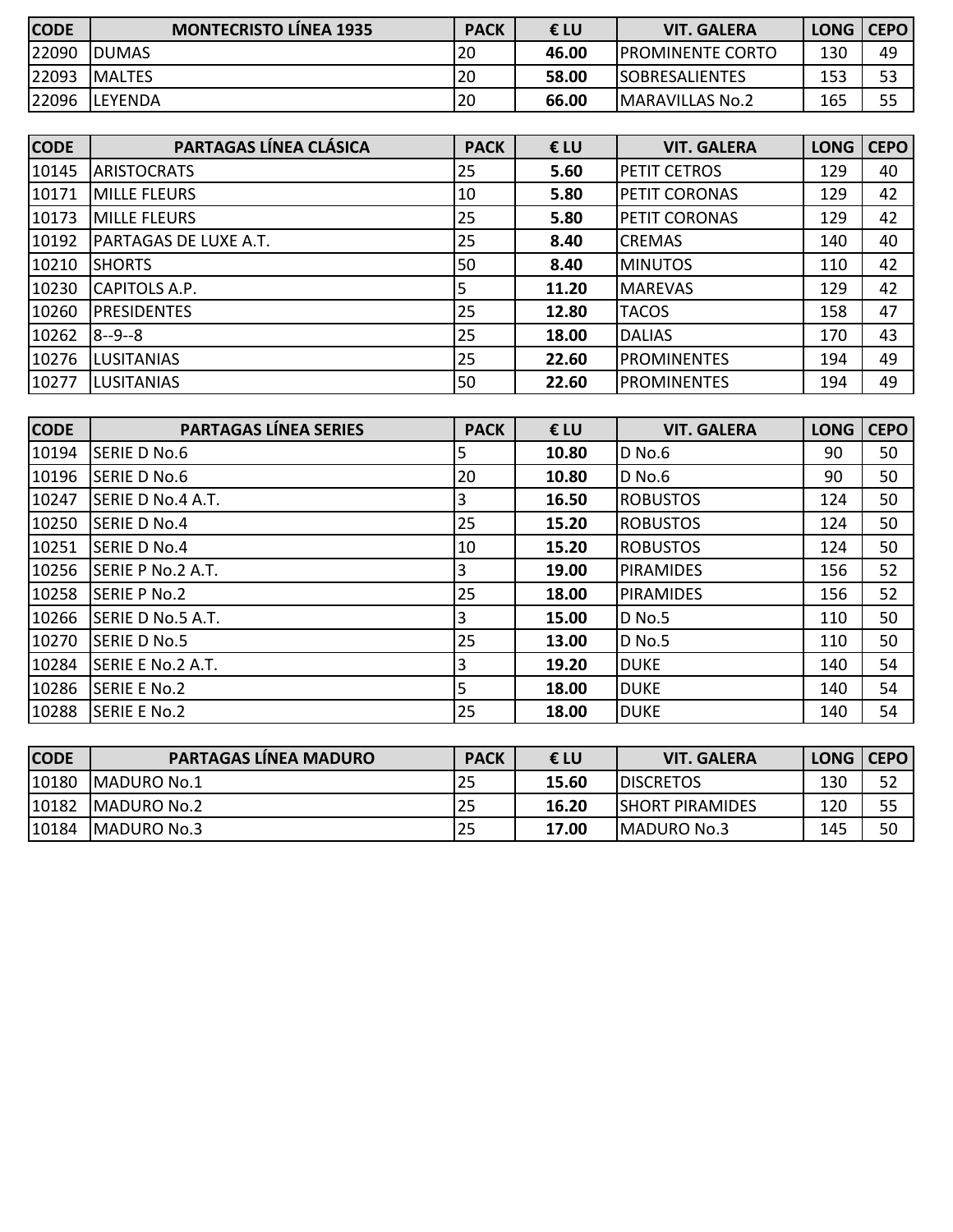| <b>CODE</b> | ROMEO Y JULIETA LÍNEA CLÁSICA    | <b>PACK</b> | €LU   | <b>VIT. GALERA</b>  | <b>LONG</b> | <b>CEPO</b> |
|-------------|----------------------------------|-------------|-------|---------------------|-------------|-------------|
| 21005       | <b>SPORTS LARGOS</b>             | 25          | 4.80  | <b>SPORTS</b>       | 117         | 35          |
| 21013       | <b>BELVEDERES</b>                | 25          | 4.80  | <b>BELVEDERES</b>   | 125         | 39          |
| 21020       | <b>PETIT JULIETAS</b>            | 25          | 5.40  | <b>ENTREACTOS</b>   | 100         | 30          |
| 21028       | <b>MILLE FLEURS</b>              | 10          | 5.80  | PETIT CORONAS       | 129         | 42          |
| 21030       | <b>MILLE FLEURS</b>              | 25          | 5.80  | PETIT CORONAS       | 129         | 42          |
| 21033       | JULIETA A.P.                     | 5           | 6.80  | <b>JULIETA No.6</b> | 120         | 33          |
| 21036       | <b>PETIT CORONAS</b>             | 25          | 9.60  | <b>MAREVAS</b>      | 129         | 42          |
| 21040       | <b>CAZADORES</b>                 | 25          | 12.60 | <b>CAZADORES</b>    | 162         | 43          |
| 21049       | ROMEO No.3 A.T.                  | 3           | 7.20  | <b>CORONITAS</b>    | 117         | 40          |
| 21050       | ROMEO No.3 A.T.                  | 10          | 7.20  | <b>CORONITAS</b>    | 117         | 40          |
| 21051       | ROMEO No.3 A.T.                  | 25          | 7.20  | <b>CORONITAS</b>    | 117         | 40          |
| 21052       | ROMEO No.2 A.T.                  | 5           | 7.80  | PETIT CORONAS       | 129         | 42          |
| 21054       | ROMEO No.2 A.T.                  | 25          | 7.80  | PETIT CORONAS       | 129         | 42          |
| 21055       | <b>ROMEO No.1 A.T.</b>           | 3           | 8.40  | <b>CREMAS</b>       | 140         | 40          |
| 21057       | ROMEO No.1 A.T.                  | 25          | 8.40  | <b>CREMAS</b>       | 140         | 40          |
| 21058       | <b>IPETIT ROYALES A.T.</b>       | 3           | 9.90  | <b>CAPRICHOS</b>    | 95          | 47          |
| 21059       | <b>PETIT ROYALES</b>             | 25          | 9.00  | <b>CAPRICHOS</b>    | 95          | 47          |
| 21061       | <b>CEDROS DE LUXE No.3</b>       | 25          | 10.20 | <b>MAREVAS</b>      | 129         | 42          |
| 21069       | <b>BELICOSOS</b>                 | 25          | 15.60 | <b>CAMPANAS</b>     | 140         | 52          |
| 21091       | <b>CLUB KINGS A.P.</b>           | 5           | 12.20 | <b>MAREVAS</b>      | 129         | 42          |
|             |                                  |             |       |                     |             |             |
| <b>CODE</b> | ROMEO Y JULIETA LÍNEA CHURCHILLS | <b>PACK</b> | €LU   | <b>VIT. GALERA</b>  | <b>LONG</b> | <b>CEPO</b> |
| 21071       | <b>SHORT CHURCHILLS A.T.</b>     | 3           | 16.80 | <b>ROBUSTOS</b>     | 124         | 50          |
| 21072       | <b>SHORT CHURCHILLS</b>          | 10          | 15.00 | <b>ROBUSTOS</b>     | 124         | 50          |
| 21073       | <b>SHORT CHURCHILLS</b>          | 25          | 15.00 | <b>ROBUSTOS</b>     | 124         | 50          |
| 21075       | <b>CHURCHILLS A.T.</b>           | 10          | 24.60 | <b>JULIETA No.2</b> | 178         | 47          |
| 21076       | <b>CHURCHILLS A.T.</b>           | 25          | 24.60 | <b>JULIETA No.2</b> | 178         | 47          |
| 21080       | <b>WIDE CHURCHILLS A.T.</b>      | 3           | 18.40 | <b>MONTESCO</b>     | 130         | 55          |
| 21081       | <b>WIDE CHURCHILLS</b>           | $10$        | 17.00 | MONTESCO            | 130         | 55          |
| 21082       | <b>WIDE CHURCHILLS</b>           | 25          | 17.00 | <b>MONTESCO</b>     | 130         | 55          |
| 21094       | <b>PETIT CHURCHILLS</b>          | 25          | 12.40 | PETIT ROBUSTOS      | 102         | 50          |
|             |                                  |             |       |                     |             |             |
| <b>CODE</b> | ROMEO Y JULIETA LÍNEA DE ORO     | <b>PACK</b> | €LU   | <b>VIT. GALERA</b>  | <b>LONG</b> | <b>CEPO</b> |
| 21038       | <b>NOBLES</b>                    | 20          | 49.00 | <b>TRIANGULARES</b> | 135         | 56          |
| 21066       | <b>HIDALGOS</b>                  | 20          | 54.00 | <b>HIDALGOS</b>     | 125         | 57          |
| 21068       | <b>DIANAS</b>                    | 20          | 54.00 | <b>DAMAS</b>        | 145         | 52          |

| <b>CODE</b> | <b>HOYO DE MONTERREY</b> | <b>PACK</b> | € LU  | <b>VIT. GALERA</b>     | LONG   CEPO |    |
|-------------|--------------------------|-------------|-------|------------------------|-------------|----|
| 23096       | <b>IDOUBLE CORONAS</b>   | 25          | 22.00 | <b>IPROMINENTES</b>    | 194         | 49 |
| 23099       | <b>IDOUBLE CORONAS</b>   | 50          | 22.00 | <b>IPROMINENTES</b>    | 194         | 49 |
| 23110       | <b>IPETIT ROBUSTOS</b>   |             | 11.80 | <b>IPETIT ROBUSTOS</b> | 102         | 50 |
| 23115       | <b>PETIT ROBUSTOS</b>    | 25          | 11.80 | <b>PETIT ROBUSTOS</b>  | 102         | 50 |

| <b>CODE</b> | <b>HOYO DE MONTERREY LÍNEA EPICURE</b> | <b>PACK</b> | € LU  | <b>VIT. GALERA</b>    | <b>LONG</b> | <b>CEPO</b> |
|-------------|----------------------------------------|-------------|-------|-----------------------|-------------|-------------|
| 23090       | <b>IEPICURE No.2</b>                   | 25          | 14.00 | <b>ROBUSTOS</b>       | 124         | 50          |
| 23091       | <b>IEPICURE No.2</b>                   | I50         | 14.00 | <b>ROBUSTOS</b>       | 124         | 50          |
| 23095       | <b>EPICURE No.1</b>                    | 25          | 15.20 | <b>CORONAS GORDAS</b> | 143         | 46          |
| 23163       | <b>IEPICURE ESPECIAL A.T.</b>          |             | 17.60 | <b>IGORDITO</b>       | 141         | 50          |
| 23165       | <b>IEPICURE ESPECIAL</b>               | 10          | 16.40 | <b>GORDITO</b>        | 141         | 50          |
| 23170       | <b>IEPICURE ESPECIAL</b>               | 25          | 16.40 | <b>GORDITO</b>        | 141         | 50          |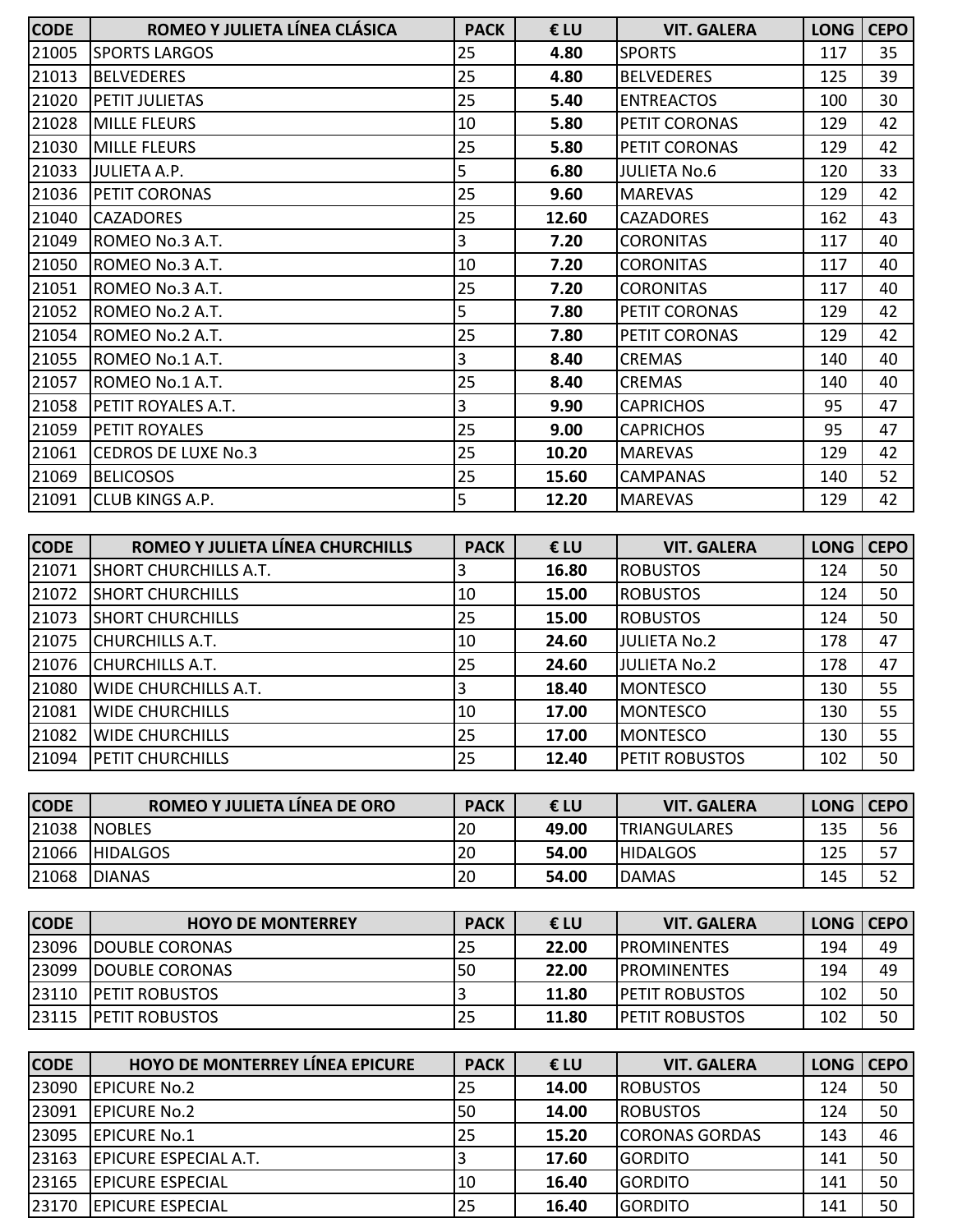| <b>CODE</b> | <b>HOYO DE MONTERREY SERIE LE HOYO</b> | <b>PACK</b> | €LU   | <b>VIT. GALERA</b> | LONG CEPO |    |
|-------------|----------------------------------------|-------------|-------|--------------------|-----------|----|
| 23060       | LE HOYO DU MAIRE                       | 25          | 6.80  | <b>ENTREACTOS</b>  | 100       | 30 |
| 23065       | LE HOYO DU DEPUTE                      | 25          | 8.40  | <b>TRABUCOS</b>    | 110       | 38 |
| 23104       | LE HOYO DE SAN JUAN A.T.               |             | 20.60 | <b>GENIALES</b>    | 150       | 54 |
| 23105       | LE HOYO DE SAN JUAN                    | 10          | 18.60 | <b>GENIALES</b>    | 150       | 54 |
| 23106       | LE HOYO DE SAN JUAN                    | 25          | 18.60 | <b>GENIALES</b>    | 150       | 54 |
| 23124       | LE HOYO DE RIO SECO A.T.               |             | 20.60 | <b>AROMOSOS</b>    | 140       | 56 |
| 23125       | LE HOYO DE RIO SECO                    | 10          | 18.60 | <b>AROMOSOS</b>    | 140       | 56 |
| 23126       | LE HOYO DE RIO SECO                    | 25          | 18.60 | <b>AROMOSOS</b>    | 140       | 56 |

| <b>CODE</b> | <b>H.UPMANN</b>           | <b>PACK</b> | €LU   | <b>VIT. GALERA</b>   | <b>LONG</b> | <b>CEPO</b> |
|-------------|---------------------------|-------------|-------|----------------------|-------------|-------------|
| 18008       | IHALF CORONA A.P.         |             | 6.60  | <b>HALF CORONA</b>   | 90          | 44          |
| 18010       | IHALF CORONA              | 25          | 5.60  | <b>HALF CORONA</b>   | 90          | 44          |
| 18020       | <b>IMAJESTIC</b>          | 25          | 5.60  | <b>CREMAS</b>        | 140         | 40          |
| 18022       | <b>REGALIAS A.P.</b>      |             | 10.40 | <b>PETIT CORONAS</b> | 129         | 42          |
| 18037       | <b>CORONAS MAJOR A.T.</b> | 25          | 7.80  | <b>EMINENTES</b>     | 132         | 42          |
| 18075       | UPMANN No.2               | 25          | 16.00 | <b>PIRAMIDES</b>     | 156         | 52          |
| 18080       | <b>SIR WINSTON</b>        | 25          | 26.00 | JULIETA No.2         | 178         | 47          |

| <b>CODE</b> | <b>H.UPMANN LÍNEA MAGNUM</b> | <b>PACK</b> | €LU   | <b>VIT. GALERA</b>    | <b>LONG</b> | <b>CEPO</b> |
|-------------|------------------------------|-------------|-------|-----------------------|-------------|-------------|
| 18071       | MAGNUM 46 A.T.               | 3           | 15.70 | <b>CORONAS GORDAS</b> | 143         | 46          |
| 18072       | MAGNUM 46                    | 25          | 14.40 | <b>CORONAS GORDAS</b> | 143         | 46          |
| 18163       | MAGNUM 50 A.T.               | 3           | 18.80 | MAGNUM 50             | 160         | 50          |
| 18165       | MAGNUM 50                    | 10          | 17.80 | MAGNUM 50             | 160         | 50          |
| 18170       | MAGNUM 50                    | 25          | 17.80 | MAGNUM 50             | 160         | 50          |
| 18174       | MAGNUM 54 A.T.               |             | 16.10 | MAGNUM 54             | 120         | 54          |
| 18175       | <b>MAGNUM 54</b>             | 10          | 15.00 | MAGNUM 54             | 120         | 54          |
| 18180       | <b>MAGNUM 54</b>             | 25          | 15.00 | MAGNUM 54             | 120         | 54          |

| <b>CODE</b> | <b>H.UPMANN LÍNEA CONNOSSIEUR</b> | <b>PACK</b> | €LU   | <b>VIT. GALERA</b>   | LONG   CEPO |    |
|-------------|-----------------------------------|-------------|-------|----------------------|-------------|----|
| 18065       | <b>CONNOISSEUR No.1</b>           | 25          | 12.60 | <b>HERMOSOS No.4</b> | 127         | 48 |
| 18066       | <b>CONNOSSIEUR No.2</b>           |             | 15.40 | <b>IBOHEMIOS</b>     | 134         | 51 |
| 18188       | $ COMNOSSEUR B (LCDH + HS)$       |             | 18.40 | <b>IGENIALES</b>     | 150         | 54 |
| 18193       | $ COMNOSSEUR A (LCDH + HS)$       | 25          | 16.60 | <b>GENIOS</b>        | 140         | 52 |

| <b>CODE</b> | <b>JOSE L. PIEDRA</b>   | <b>PACK</b> | €LU  | <b>VIT. GALERA</b>     | <b>LONG</b> | <b>CEPO</b> |
|-------------|-------------------------|-------------|------|------------------------|-------------|-------------|
| 43005       | <b>PETIT CAZADORES</b>  |             | 1.90 | <b>PETIT CAZADORES</b> | 105         | 43          |
| 43008       | <b>PETIT CAZADORES</b>  | 12          | 1.90 | <b>PETIT CAZADORES</b> | 105         | 43          |
| 43045       | <b>BREVAS</b>           | 15          | 2.30 | <b>BREVAS JLP</b>      | 133         | 42          |
| 43048       | <b>BREVAS</b>           | 12          | 2.30 | <b>BREVAS JLP</b>      | 133         | 42          |
| 43055       | <b>CONSERVAS</b>        | 5           | 2.50 | CONSERVAS JLP          | 140         | 44          |
| 43058       | <b>CONSERVAS</b>        | 12          | 2.50 | <b>CONSERVAS JLP</b>   | 140         | 44          |
| 43075       | <b>CAZADORES</b>        | 15          | 2.60 | <b>CAZADORES JLP</b>   | 152         | 43          |
| 43078       | <b>CAZADORES</b>        | 12          | 2.60 | <b>CAZADORES JLP</b>   | 152         | 43          |
| 43085       | <b>PETIT CABALLEROS</b> | 3           | 2.80 | <b>HERMOSO CORTO</b>   | 120         | 48          |
| 43090       | <b>PETIT CABALLEROS</b> | 12          | 2.80 | <b>HERMOSO CORTO</b>   | 120         | 48          |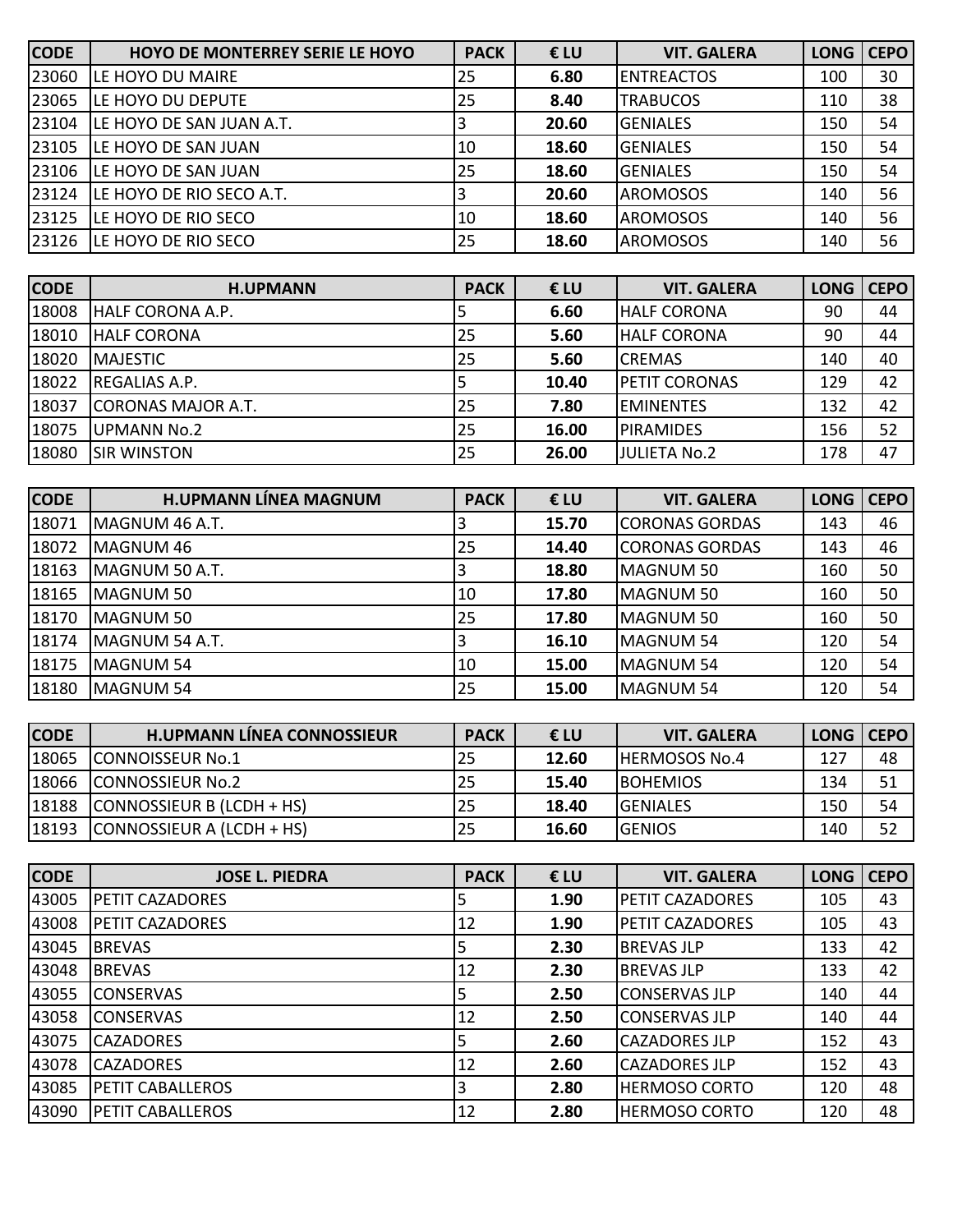| <b>CODE</b> | <b>BOLIVAR</b>            | <b>PACK</b> | € LU  | <b>VIT. GALERA</b> | LONG   CEPO |    |
|-------------|---------------------------|-------------|-------|--------------------|-------------|----|
| 29035       | <b>ICORONAS JUNIOR</b>    | 25          | 7.80  | <b>IMINUTOS</b>    | 110         | 42 |
| 29048       | <b>ROYAL CORONAS A.T.</b> | 10          | 14.20 | <b>IROBUSTOS</b>   | 124         | 50 |
| 29050       | <b>ROYAL CORONAS</b>      | l 25        | 12.80 | <b>IROBUSTOS</b>   | 124         | 50 |
| 29076       | <b>BELICOSOS FINOS</b>    | 25          | 15.80 | <b>CAMPANAS</b>    | 140         | 52 |

| <b>CODE</b> | <b>PUNCH</b>             | <b>PACK</b> | € LU  | <b>VIT. GALERA</b>     | LONG   CEPO |    |
|-------------|--------------------------|-------------|-------|------------------------|-------------|----|
| 25044       | <b>IPUNCH PUNCH A.T.</b> | 10          | 15.50 | <b>CORONAS GORDAS</b>  | 143         | 46 |
| 25045       | <b>IPUNCH PUNCH</b>      | 25          | 13.80 | <b>ICORONAS GORDAS</b> | 143         | 46 |
| 25060       | $ $ PUNCH 48 (LCDH + HS) | 10          | 14.90 | <b>HERMOSOS No.3</b>   | 140         | 48 |
| 25070       | <b>ISHORT DE PUNCH</b>   | 10          | 12.10 | <b>IPARAISOS</b>       | 120         | 50 |
| 25079       | <b>DOUBLE CORONAS</b>    | 25          | 21.00 | <b>IPROMINENTES</b>    | 194         | 49 |

| <b>CODE</b> | <b>QUINTERO</b>       | <b>PACK</b> | €LU  | <b>VIT. GALERA</b>     | <b>LONG</b> | <b>CEPO</b> |
|-------------|-----------------------|-------------|------|------------------------|-------------|-------------|
| 24013       | <b>PETIT QUINTERO</b> | 25          | 2.20 | <b>PETIT CAZADORES</b> | 105         | 43          |
| 24015       | <b>IPANETELAS</b>     | 25          | 2.80 | <b>VEGUERITOS</b>      | 127         | 37          |
| 24016       | <b>BREVAS</b>         | 25          | 2.92 | <b>NACIONALES</b>      | 140         | 40          |
| 24018       | <b>LONDRES EXTRA</b>  | 25          | 3.20 | <b>STANDARD</b>        | 123         | 40          |
| 24032       | <b>FAVORITOS A.T.</b> |             | 4.10 | <b>CONCHAS No.2</b>    | 115         | 50          |
| 24033       | <b>FAVORITOS</b>      | Ь           | 3.72 | <b>CONCHAS No.2</b>    | 115         | 50          |
| 24035       | <b>FAVORITOS</b>      | 25          | 3.72 | <b>CONCHAS No.2</b>    | 115         | 50          |
| 24070       | <b>TUBULARES A.T.</b> |             | 3.80 | <b>BREVAS JLP</b>      | 133         | 42          |

| <b>CODE</b> | <b>QUAI D'ORSAY</b> | <b>PACK</b> | €LU   | <b>VIT. GALERA</b>    | LONG   CEPO |    |
|-------------|---------------------|-------------|-------|-----------------------|-------------|----|
| 28005       | No.50               | 10          | 9.60  | ID No.5               | 110         | 50 |
| 28006       | No.50               | 25          | 9.60  | ID No.5               | 110         | 50 |
| 28039       | No.54               | 110         | 12.80 | <b>EDMUNDO GRUESO</b> | 135         | 54 |
| 28040       | No.54               | <b>25</b>   | 12.80 | <b>EDMUNDO GRUESO</b> | 135         | 54 |

| <b>CODE</b> | <b>CUABA</b>   | <b>PACK</b> | €LU  | <b>GALERA</b><br>VIT   | <b>LONG</b> | <b>CEPO</b> |
|-------------|----------------|-------------|------|------------------------|-------------|-------------|
| 16020       | <b>DIVINOS</b> | ر ے ا       | 8.00 | <b>BOUQUET</b><br>.PET | 101         | 43          |

| <b>CODE</b> | <b>RAFAEL GONZALEZ</b> | <b>PACK</b>          | €LU  | VIT<br>.GALERA    | LONG   CEPO |                          |
|-------------|------------------------|----------------------|------|-------------------|-------------|--------------------------|
| 12005       | <b>PANETELAS EXTRA</b> | $\sim$ $\sim$<br>ت ک | 3.40 | <b>VEGUERITOS</b> | 127<br>⊥∠ / | $\mathbin{\lnot}$<br>، ب |
| 12008       | <b>PERLAS</b>          | .<br>.<br>.<br>ت ک   | 5.20 | PERLAS            | 102         | 40                       |

| <b>CODE</b> | <b>EL REY DEL MUNDO</b> | <b>PACK</b> | €LU   | <b>VIT. GALERA</b>   | LONG   CEPO |    |
|-------------|-------------------------|-------------|-------|----------------------|-------------|----|
| 33010       | <b>IDEMITASSE</b>       | 25          | 5.00  | <b>ENTREACTOS</b>    | 100         | 30 |
| 33050       | <b>ICHOIX SUPREME</b>   | 25          | 11.80 | <b>HERMOSOS No.4</b> | 127<br>12 I | 48 |

| <b>CODE</b> | <b>POR LARRAÑAGA</b>           | <b>PACK</b> | € LU  | <b>VIT. GALERA</b>   | LONG   CEPO |    |
|-------------|--------------------------------|-------------|-------|----------------------|-------------|----|
| 20030       | <b>IMONTECARLOS</b>            | 25          | 5.60  | <b>IDELICIOSOS</b>   | 159         | 33 |
| 20045       | <b>IGALANES</b>                | 10          | 9.90  | <b>GALANES</b>       | 120         | 52 |
| 20050       | $ P$ ICADORES No.1 (LCDH + HS) | 25          | 10.00 | <b>HERMOSOS No.4</b> | 127         | 48 |

| <b>CODE</b> | <b>JUAN LOPEZ</b>            | <b>PACK</b> | € LU  | <b>GALERA</b><br>VIT | <b>LONG</b> | CEPO |
|-------------|------------------------------|-------------|-------|----------------------|-------------|------|
| 26040       | <b>ISELECCION</b><br>`' No.∠ | --          | 12.40 | <b>ROBUSTOS</b>      | 124         | 50   |